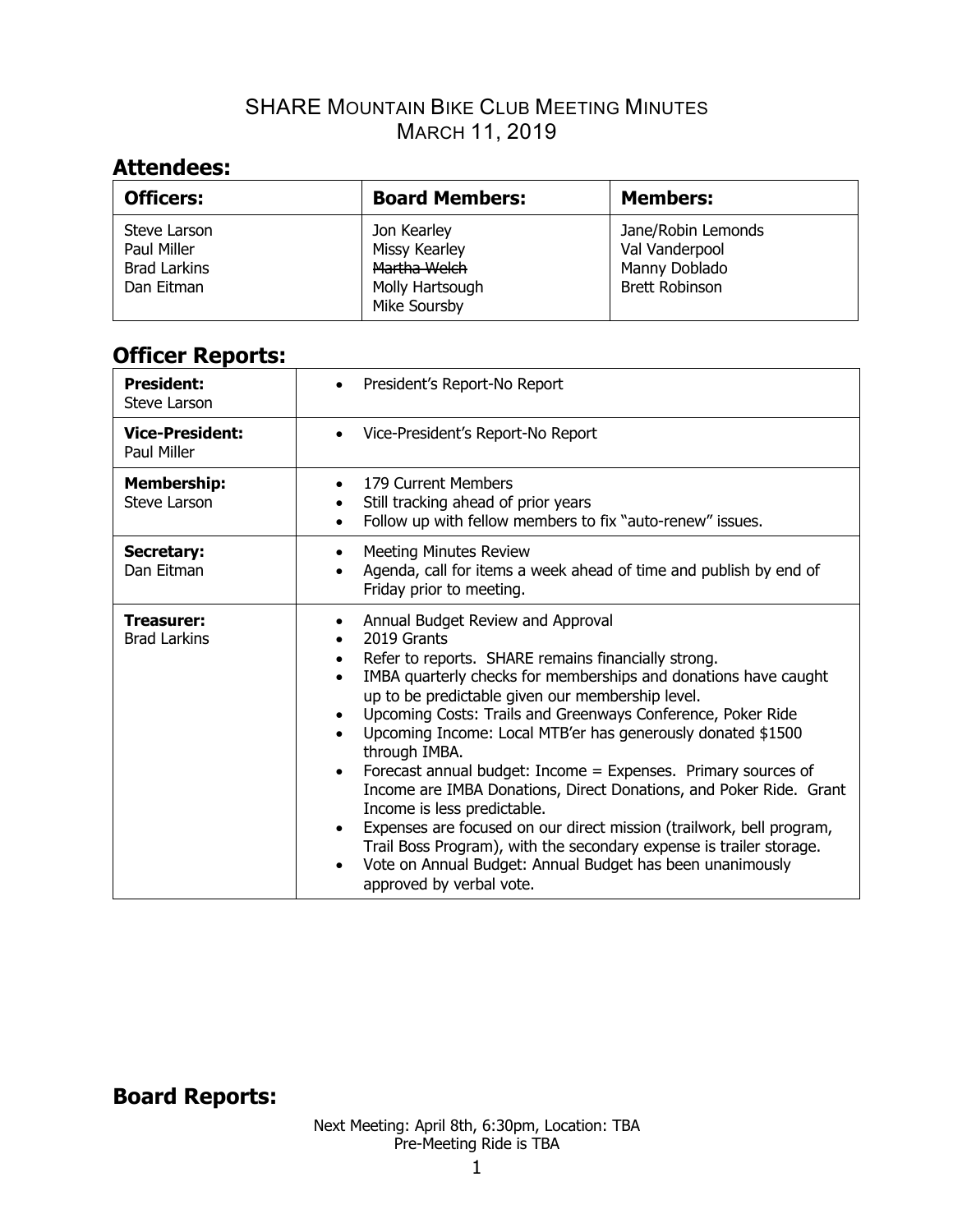| <b>Park Representative</b><br>Director:<br>Jon Kearley            | All park representatives to have planned or forecasted trail work days<br>shall have them posted via Facebook for RSVP and website.<br>April/May/June are opportunities.<br>Trailwork training for Park Representatives and others is being<br>$\bullet$<br>considered to broaden SHARE's expertise. Outreach to membership<br>for training through the TrailBoss program.<br>Establish "Event" on RedPodium for training. |
|-------------------------------------------------------------------|----------------------------------------------------------------------------------------------------------------------------------------------------------------------------------------------------------------------------------------------------------------------------------------------------------------------------------------------------------------------------------------------------------------------------|
| <b>Volunteer/Bell</b><br><b>Coordinator</b><br>Martha Welch       | Not present. Crystal Cove State Park wants to start up their bell<br>program with Boy Scouts constructing the bell boxes.<br>Volunteer program starting at Santiago Oaks. Equestrian focused.<br>7,000 Bike Bells to date given throughout Orange County.                                                                                                                                                                  |
| <b>Event/Activities</b><br><b>Coordinator:</b><br>Molly Hartsough | Nothing to report until Paul provides Poker Ride information.                                                                                                                                                                                                                                                                                                                                                              |
| <b>Communications</b><br>Director:<br>Vacant                      | Nothing to report. Mike S. is working on the website angle and<br>putting together a test site for a "refresh".<br>Missy K. is working on the Facebook/Instagram angle.                                                                                                                                                                                                                                                    |
| <b>Sponsorship</b><br><b>Coordinator:</b><br>Mike Soursby         | Docent committed for Poker Ride as single beverage sponsor.<br>Other Poker Ride commitments handled by others.                                                                                                                                                                                                                                                                                                             |

## **Park/Area Reports:**

| <b>Gov't/Land Manager</b><br><b>Reports</b> | • OC Parks Commission meeting 4/4 Cancelled. Meeting on 3/7 did not<br>have a quorum and discussed little. Next Meeting 5/2.<br>OC Trails Subcommittee Meeting Date is 5/9.<br>$\bullet$                                                                                                                                                                                                                                                                                                                                                     |
|---------------------------------------------|----------------------------------------------------------------------------------------------------------------------------------------------------------------------------------------------------------------------------------------------------------------------------------------------------------------------------------------------------------------------------------------------------------------------------------------------------------------------------------------------------------------------------------------------|
| <b>Crystal Cove</b>                         | • Park remains closed. Several potential trail work opportunities once<br>the park fully re-opens after required repairs.<br>Lower BFI trailwork with Shimano was a success.<br>Drainage on Missing Link has been continually worked.<br>$\bullet$<br>SCE is in the process of replacing poles, tearing up existing roads and<br>regrading them simply for access.<br>• Talk of bringing BVD into Crystal Cove as a legitimate trail as it is legal<br>in LCWP but not Crystal Cove.<br>Talk of re-routing road at bottom of Red Tail ridge. |
| <b>LCWP</b>                                 | Team up with LCWP to work on lower BVD.<br>SHARE will start posting LCF trailwork days.<br>$\bullet$                                                                                                                                                                                                                                                                                                                                                                                                                                         |
| <b>Aliso/Wood Canyons</b>                   | Still closed. Road access was not built to handle rain.                                                                                                                                                                                                                                                                                                                                                                                                                                                                                      |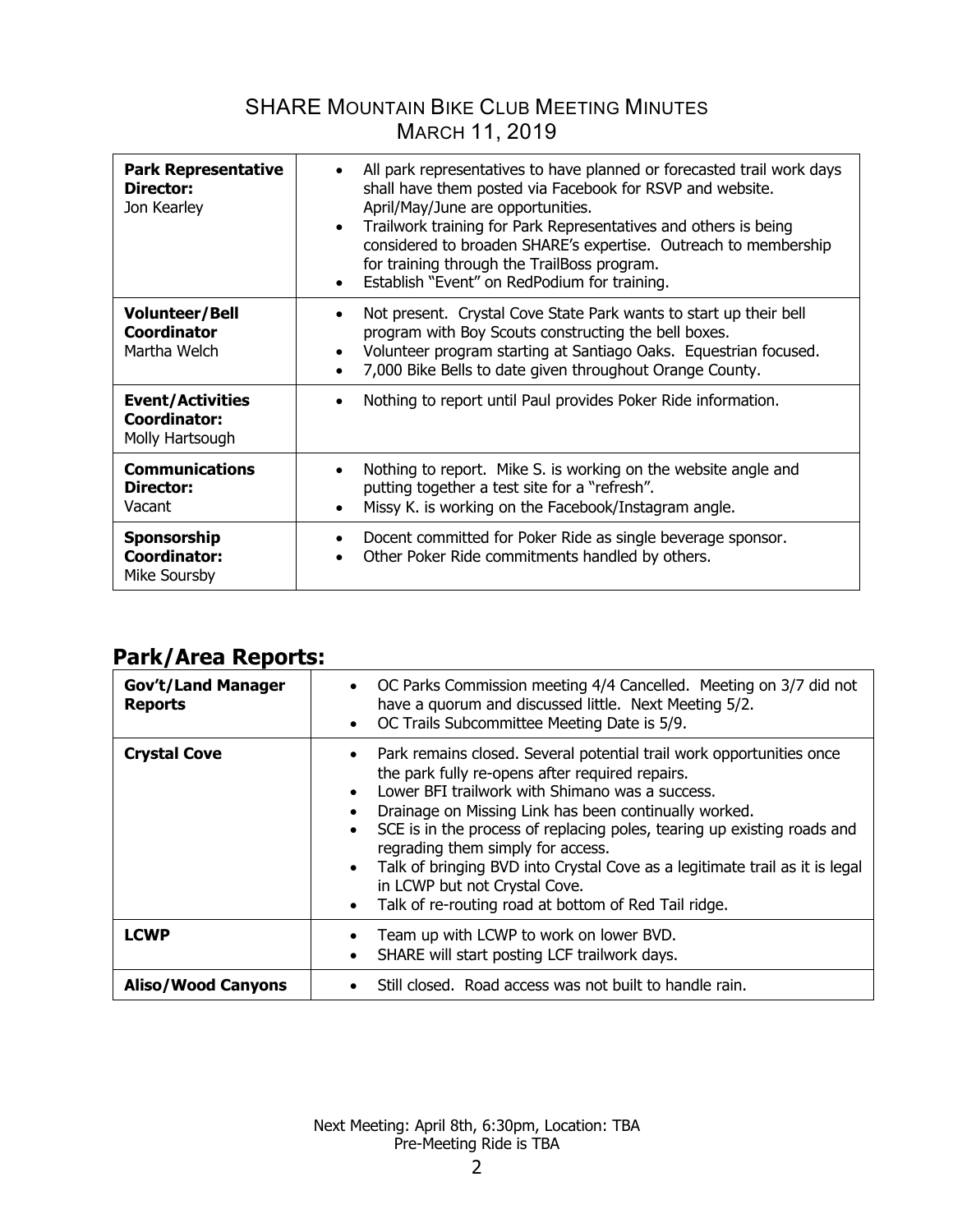| <b>Whiting Ranch</b> | Still closed.<br>Trail work scheduled for 3/16, 3/23, 3/30, 4/6. Email to<br>info@sharemtb.com or adam.martinez@ocparks.com per the Whiting<br>Ranch home page to RSVP. SHARE can provide extra tools as<br>needed. SHARE trailer will not be present.<br>Shimano to work on 3/22.<br>$\bullet$<br>El Toro HS MTB Team to work on 3/23. |  |  |  |
|----------------------|-----------------------------------------------------------------------------------------------------------------------------------------------------------------------------------------------------------------------------------------------------------------------------------------------------------------------------------------|--|--|--|
| <b>Santiago Oaks</b> | Potential Trail Work Day on 3/16 or 3/17. John K. to outreach for<br>$\bullet$<br>both trailwork and pulling Mustard on 3/17.                                                                                                                                                                                                           |  |  |  |
| <b>Peters Canyon</b> | Nothing to report. Partially closed due to storm damage.                                                                                                                                                                                                                                                                                |  |  |  |
| <b>O'Neill</b>       | Waterworks re-route complete, more trailwork canceled due to<br>$\bullet$<br>weather.                                                                                                                                                                                                                                                   |  |  |  |
| IOSP/IRC             | Closed due to road erosion.                                                                                                                                                                                                                                                                                                             |  |  |  |
| <b>Caspers</b>       | Closed due to trail washouts.                                                                                                                                                                                                                                                                                                           |  |  |  |
| <b>Chino Hills</b>   | Many trails closed due to damage.                                                                                                                                                                                                                                                                                                       |  |  |  |
| <b>San Onofre</b>    | Many trails remain closed and the previously existing bridges are<br>٠<br>closed.                                                                                                                                                                                                                                                       |  |  |  |
| <b>Other Areas</b>   | Cleveland National Forest is in good shape.                                                                                                                                                                                                                                                                                             |  |  |  |

### **Old Business:**

- 1) Communications Director Is Social Media separate from Webmaster? Yes. Closed.
- 2) How does SHARE and NICA leverage our shared goals and common interests? Steve L. to reach out to Matt G.
- 3) SHARE Poker Ride Report by Paul Miller
	- a. Staffing Responsibilities
		- i. Begin outreach to fulfill required categories. Firm up needs and obtain commitments.
	- b. Outreach for Prizes
		- i. Obtain list of who donated prizes last year from Steve L.
	- c. Paul to generate the checklist of responsibilities.
	- d. No significant changes to prior years.
	- e. Use Red Podium for registration.
- 4) Mountain Bike Repair/Pump Stations REI Grant Research Jacques to report.
- 5) Trails and Greenways Conference April 23rd -25th
	- a. Collaboration with TrailBoss to cover how the tools are being used.
	- b. Location: Alpine, CA. Price is \$350 for non-profits to attend per individual. SHARE to compensate attendance fee for (2) and (1) shared hotel room.
- 6) Rwanda 50-Mile Aid Station on 4/27 Confirmed. Ample volunteers available. Operable for the 25, 50, 75.
- 7) Distribute SHARE Business Cards
- 8) IMBA attempting to assist in building a California Specific Coalition of affiliated organizations, but not necessarily IMBA member organizations.

Next Meeting: April 8th, 6:30pm, Location: TBA Pre-Meeting Ride is TBA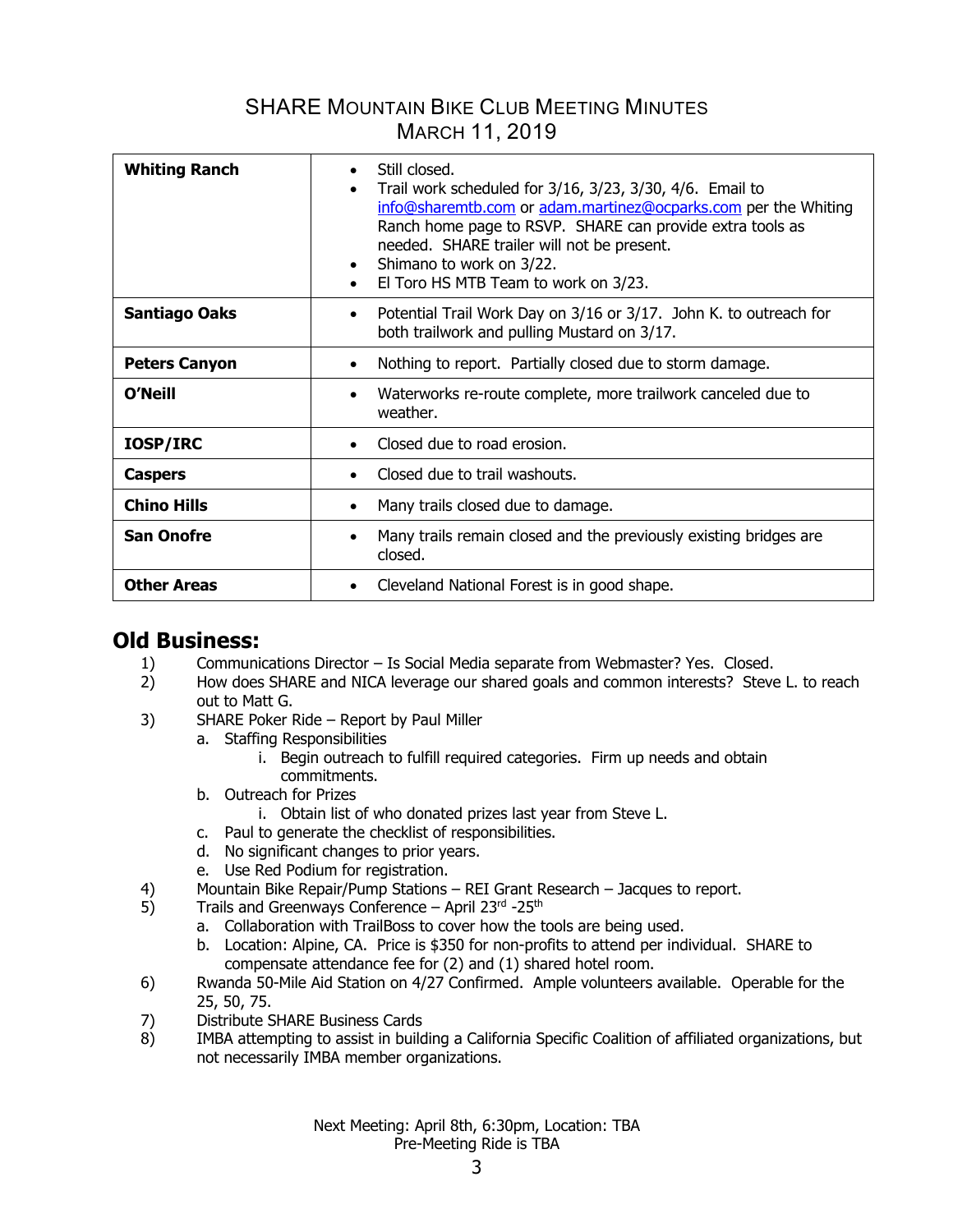a. IMBA Chapter Membership: IMBA affiliation provides advantages and income to serve our membership. Benefits of affiliation are still being considered. Meeting of California Chapters with IMBA on (CAMTB) to occur in San Diego at Trails and Greenways Conference.

### **New Business:**

- 1) NICA @ Vail on 3/17 and 3/31. SHARE Representation Volunteers desired. For volunteers, contact president@sharemtb.com.
- 2) SHARE Representation at the Trabuco Path Location on 3/24. Demo fair with (8) bike brands represented along with industry. Contact president@sharemtb.com.

### **Roundtable:**

- 1. Val Vanderpool The Path What can local businesses do to promote SHARE and grow membership?
	- a. Cross promotion opportunities?
	- b. Partnering with Bike Shops to lead/assist on shop rides?
	- c. How do we get a better return on the 3,200 mailing list than the 200+ we currently get?
	- d. Hang-tags with the Bell and SHARE card
	- e. Hang-tags with the SHARE information…a call to action…participate in a trail day and get a free bell or raffle item.
	- f. It has to be a value-added experience to the shop and the user.
	- g. The Path is starting a new rider orientation program.
	- h. SHARE…provide links to Trailforks and MTB Project.
	- i. Place SHARE cards in the bike shops in card holders for those who would be interested.
- 2. How do we leverage all of the various mountain bike riding groups together? Do they want to be a part of SHARE or do simply want to ride?
- 3. What is our role in the proposed CAMTB organization?
- 4. Have events, not meetings.
- 5. Shops do not currently sponsor trailwork days. Ownership of the shops needs to have buy in and make it worth the staff's time. REI and Shimano have asked SHARE to help coordinate corporate events with success in the past. "Adopt-a-Trail" programs have not maintained traction in the past.
- 6. Path Bike Shop Trail Steward Program a new program that is a branch of the race team that is not as necessarily focused on racing. Members are more focused on community outreach and trailwork days.
- 7. Add an "opt-in" link for those who wish to receive news from SHARE.
- 8. OC Parks Commission appointed by Board of Supervisors, OC Trails Commission is appointed.
- 9. SHARE needs bodies to attend the meetings by the Land Managers and Government organizations to give weight to the Mountain Biking Community.
- 10. Leverage Social Media experience of the membership to grow our outreach and reach.
- 11. Potential future meeting locations:
	- a. Silverado Community Center
	- b. Sharkey's El Moro
	- c. Wiseguys Oaks
	- d. Left Coast Central Orange County
- 12. Focus on Trail Etiquette, not MTB Etiquette. MTB continues to take the high road so that when issues do arise, we can always point to our positive behavior on the trails with the bell program, trail maintenance, etc.

Next Meeting: April 8th, 6:30pm, Location: TBA Pre-Meeting Ride is TBA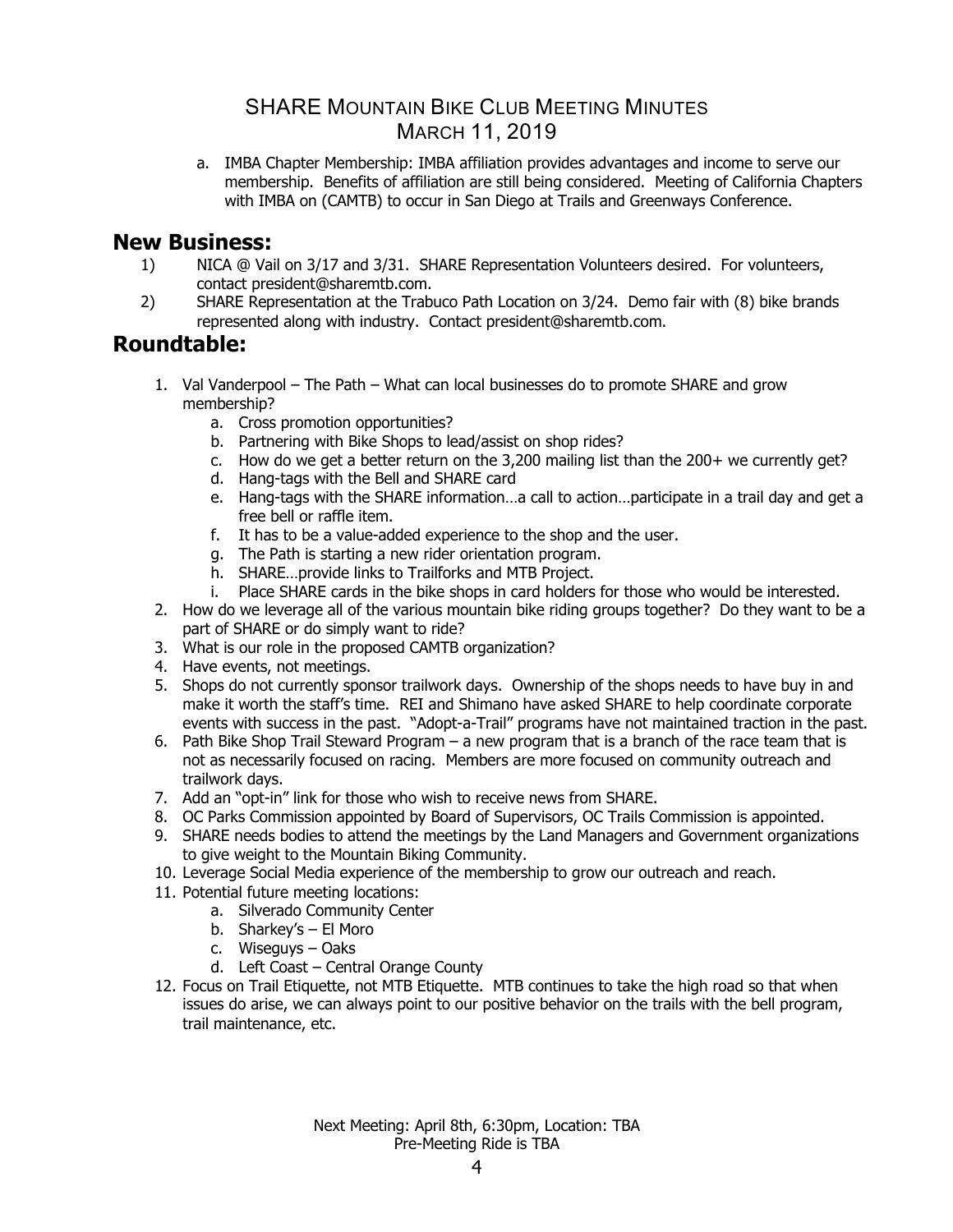### **SHARE Mountain Bike Club**

2019 Annual Budget Summary

| <b>Account</b>           | <b>Sub Account</b>             | Category     |                  | <b>Annual Budget</b>     | $\%$  | <b>Note</b>                                                                                                    |
|--------------------------|--------------------------------|--------------|------------------|--------------------------|-------|----------------------------------------------------------------------------------------------------------------|
| Income                   |                                |              |                  |                          |       |                                                                                                                |
| Income                   | Donation Income                | Programs     | \$               | 4,714                    | 24.6% | Based on 2018 actuals plus added<br>assumptions                                                                |
| Income                   | Event Income                   | Fundraising  | \$               | 3,800                    | 19.8% | Based on 2018 actuals                                                                                          |
| Income                   | Grant Income                   | Fundraising  | \$               | 2,500                    | 13.0% | At risk to fund bell program and/or<br>trail boss                                                              |
| Income                   | Membership Income Programs     |              | \$               | 8,150                    | 42.5% | <b>IMBA Local is a mixture of</b><br>membership and donations<br>through IMBA. Consolidated for<br>simplicity. |
| Income                   | Merchandise Income Fundraising |              | \$               | $\blacksquare$           | 0.0%  | None expected in 2019                                                                                          |
| Income                   | Interest Income                | Fundraising  | \$               | 6                        | 0.0%  | Interest income on \$10,000 in<br>reserves in Savings.                                                         |
| <b>Total Income</b>      |                                |              | \$               | 19,170                   |       |                                                                                                                |
|                          |                                |              |                  |                          |       |                                                                                                                |
| <b>Expenses</b>          |                                |              |                  | <b>Annual Budget</b>     | $\%$  | <b>Note</b>                                                                                                    |
| Auto & Transport         | Gas & Fuel                     | Mgmt & Admin | \$               |                          | 0.0%  |                                                                                                                |
| Auto & Transport         | <b>Trailer Maintenance</b>     | Mgmt & Admin | \$               | 175                      | 0.9%  |                                                                                                                |
| Auto & Transport         | <b>Trailer Parking</b>         | Mgmt & Admin | \$               | 2,916                    | 15.2% |                                                                                                                |
| <b>Business Services</b> | Advertising                    | Fundraising  | \$               | 97                       | 0.5%  |                                                                                                                |
| <b>Business Services</b> | <b>Internet Services</b>       | Fundraising  | \$               | 452                      | 2.4%  |                                                                                                                |
| <b>Business Services</b> | Merchandise                    | Fundraising  | \$               | $\overline{\phantom{a}}$ | 0.0%  |                                                                                                                |
| <b>Business Services</b> | <b>Office Supplies</b>         | Fundraising  | \$               | 225                      | 1.2%  |                                                                                                                |
| Fees and Charges         | <b>Bank Fees</b>               | Mgmt & Admin | \$               | 400                      | 2.1%  |                                                                                                                |
| Fees and Charges         | <b>Chapter Fees</b>            | Programs     | $\overline{\xi}$ | 500                      | 2.6%  |                                                                                                                |
| Fees and Charges         | <b>Donation Fees</b>           | Fundraising  | \$               | 1                        | 0.0%  | Paypal fees                                                                                                    |
| Program Expenses         | <b>Bell Program</b>            | Programs     | \$               | 2,500                    | 13.0% | Funded by 2019 grant and/or<br>Poker Ride profit                                                               |
| Program Expenses         | Poker Ride                     | Programs     | \$               | 2,250                    | 11.7% | Based on 2018 actuals                                                                                          |
| Program Expenses         | <b>TAKMB</b>                   | Programs     | \$               | 364                      | 1.9%  |                                                                                                                |
| Program Expenses         | Tools                          | Programs     | \$               | 305                      | 1.6%  |                                                                                                                |
| Program Expenses         | Trail Boss                     | Programs     | \$               | 2,500                    | 13.0% | Funded by 2019 grant and/or<br>Poker Ride profit                                                               |
| Program Expenses         | <b>Trail Work</b>              | Programs     | \$               | 5,185                    | 27.0% | SWAG based on 2017 and 2018<br>expenses                                                                        |
| <b>Travel</b>            | Conference Expense             | Mgmt & Admin | \$               | 1,300                    | 6.8%  |                                                                                                                |
| <b>Total Expense</b>     |                                |              | \$               | 19,170                   |       |                                                                                                                |
| <b>Profit/Loss</b>       |                                |              | \$               | (0)                      |       |                                                                                                                |

**Programs 13,604** 71.0%

**Notes**

Membership income and donations via IMBA account for 42% of total income.

- Donations and then profit from Poker Ride are next income catategories with 19% and 13% respectively

- Programs directly related to SHARE mission accounts for 71% of expenditures

Largest expense is Trail Work (27%) followed by Trailer Parkins, Bell Program, and Trail Boss at 15%, 13%, and 13% respectively

Grant income is high risk. Annual budget would be adjusted based grant success